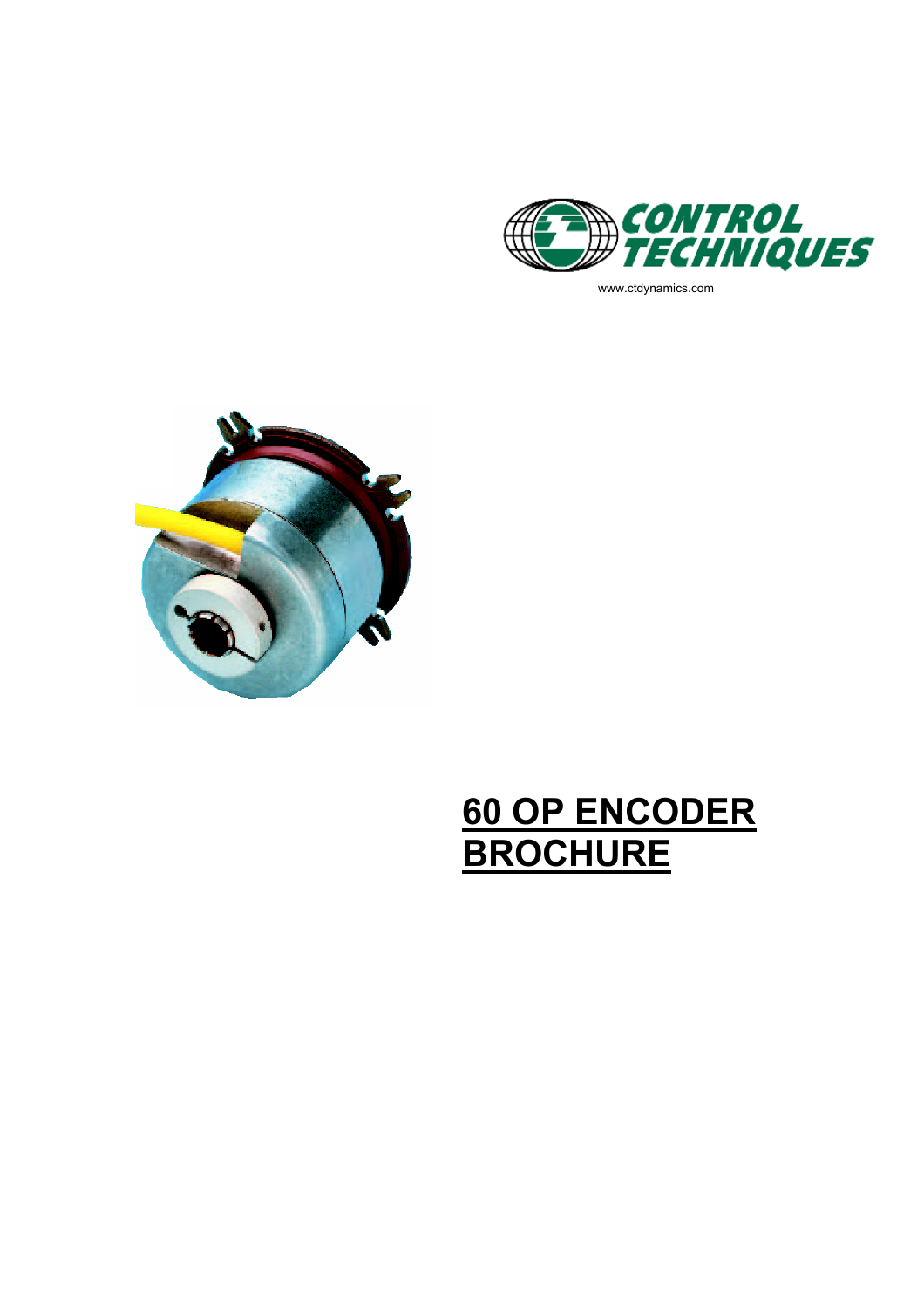

## www.ctdynamics.com **60 OP Brochure**

#### **60 OP 1024 INCREMENTAL ENCODER**



- Hollow-shaft incremental encoder with an outer diameter of 60mm.
- External coupling with ample compensation for play.
- Simple mounting.
- 1024 Pulses per rotation.
- High protection class
- Quadrature output with reference marker.
- Square wave output signals 5VRs422 300kHz.
- Power supply 5-12 Vdc.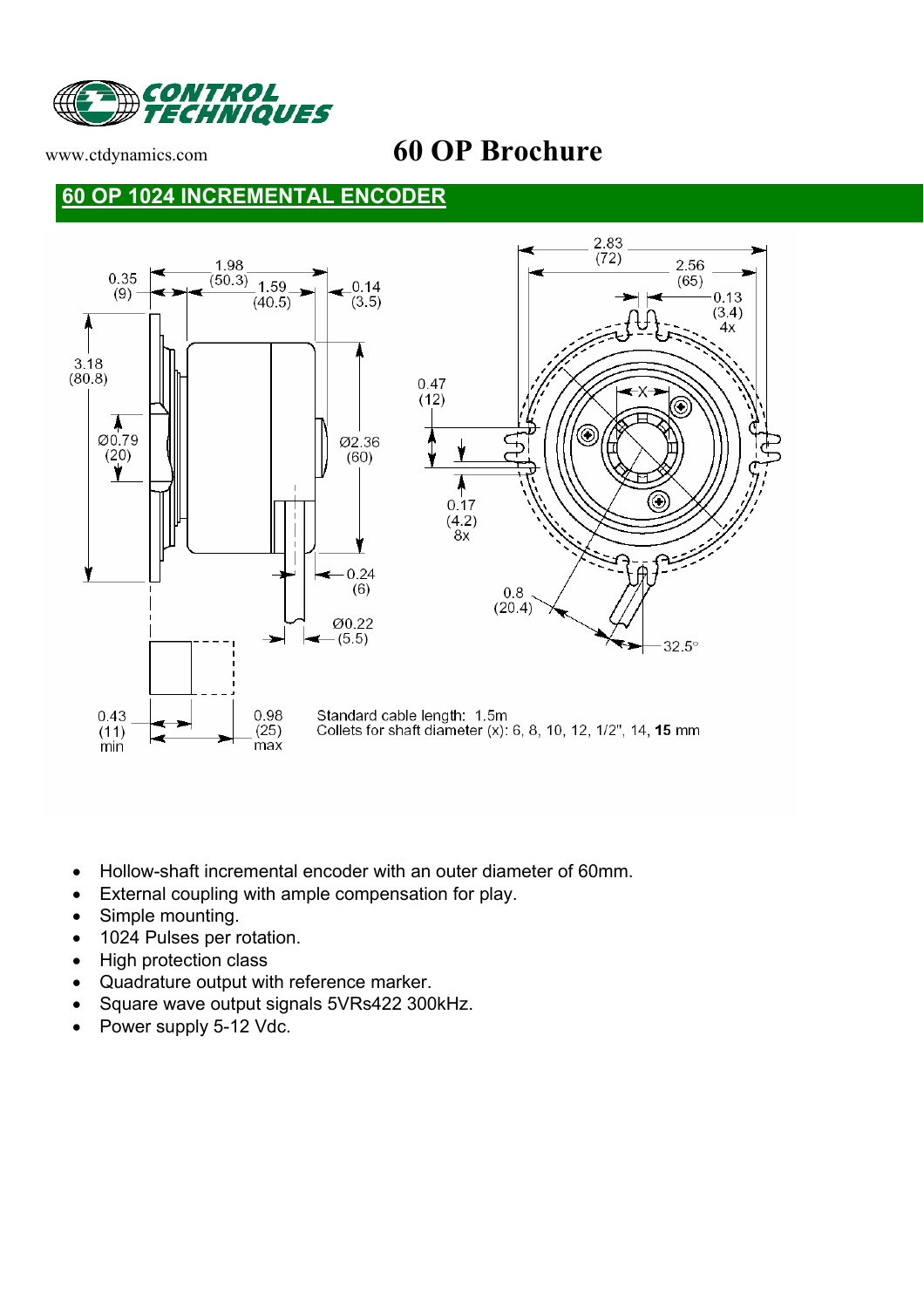

## www.ctdynamics.com **60 OP Brochure**

#### **Connection Details**

| <b>Cable lead allocations</b><br>(cable exit 1 m 8 core)<br>4 x 0,15 mm <sup>2</sup> twisted pair; overall<br>screen | <b>Colour of</b><br>cable | <b>Signal</b>   | <b>Explanation</b>    |  |
|----------------------------------------------------------------------------------------------------------------------|---------------------------|-----------------|-----------------------|--|
|                                                                                                                      | red                       | $+ U$           | power supply positive |  |
|                                                                                                                      | blue                      | 0V              | power supply negative |  |
|                                                                                                                      | white                     | K <sub>1</sub>  | Signals               |  |
|                                                                                                                      | brown                     | K1              |                       |  |
|                                                                                                                      | pink                      | K <sub>2</sub>  |                       |  |
|                                                                                                                      | black                     | $\overline{K2}$ |                       |  |
|                                                                                                                      | violet                    | K <sub>0</sub>  |                       |  |
|                                                                                                                      | yellow                    | $\overline{K0}$ |                       |  |
|                                                                                                                      | screen                    |                 | encoder housing       |  |

#### **Pulse Time Graph**

For constant speed clockwise rotation, viewed looking towards direction "A"



By combining the K1 and K2 signals an output signal is produced with varying periods: x1, tx2, tx3, tx4.

The differences are determined

- 1) by the tolerance of the on/off ratio of each channel
- 2) by the tolerance in the 90° phase difference between K1 & K2

3) by the frequency Ideally, the periods  $tx_1 - tx_4$  should be  $\frac{1}{4}$  of the period T. The typical output frequency is defined so that the maximum time  $tx < 1.5 x T/4$ .

| tf.<br>tr.<br>tdf | $<$ 180 ns<br>$<$ 150 ns<br>$< 50$ ns | measured with a<br>load of $1 \text{k}\Omega$ 1nF. |
|-------------------|---------------------------------------|----------------------------------------------------|
| tdr               | $\leq 30 \text{ ns}$                  |                                                    |